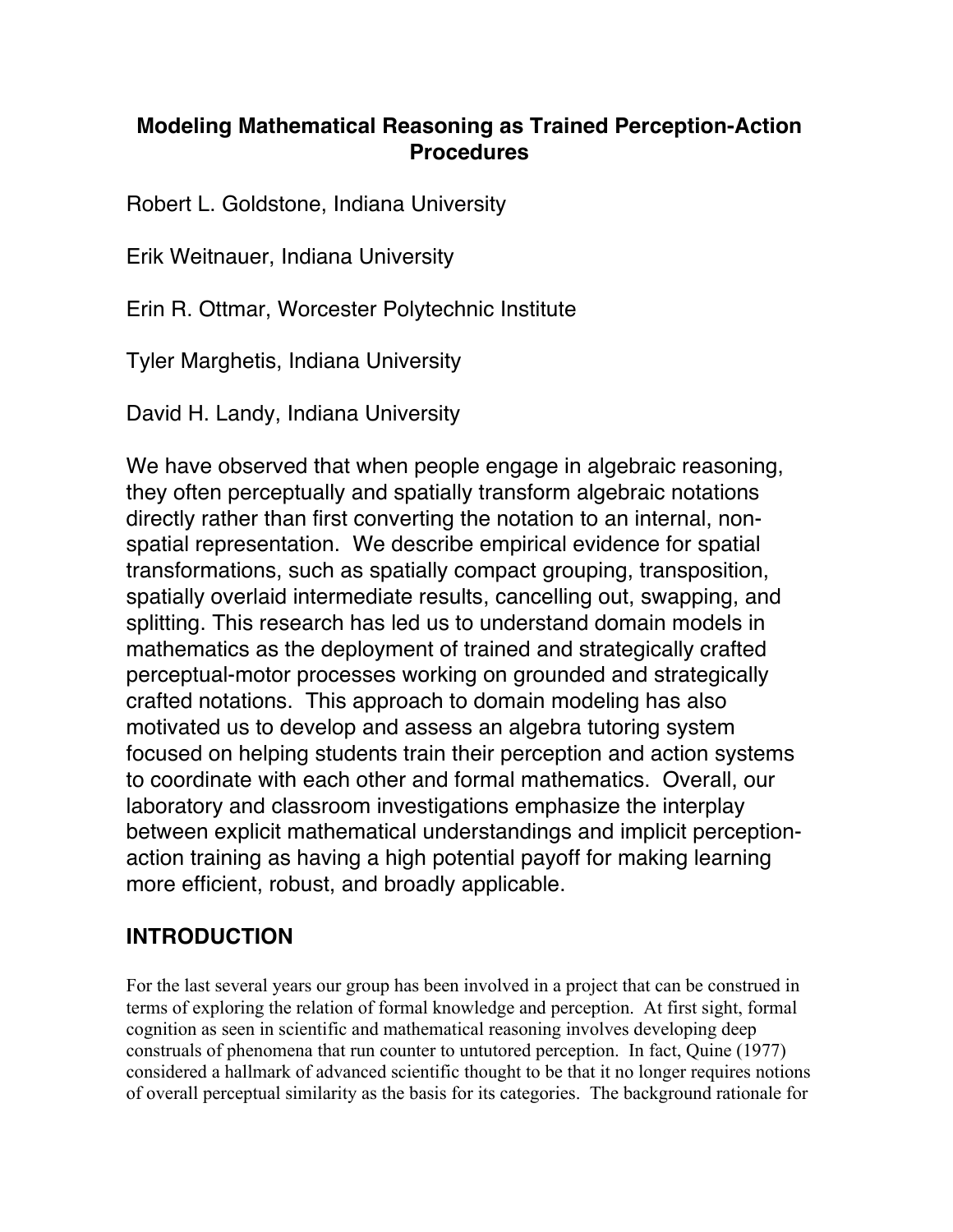this claim is that unanalyzed perceptual similarities may lead one astray. For example, marsupial wolves may closely resemble placental wolves, but they are evolutionarily rather distant cousins. In general, as a scientist or child (Carey, 2009) develops more complete, systematic knowledge about the reasons something has a property, then overall perceptual similarity becomes decreasingly relevant for generalizations.

While there is certainly justification for *opposing* principled understanding with superficial perception, we have been exploring the converse strategy of trying to *ground* scientific and mathematical reasoning in perceptual processing (see also Kellman, Massey, & Son, 2010). One reason for thinking that perception and formal thinking can be brought closer together is that we can train our perceptual processes to do the right thing, formally speaking. Perception and visual attention are highly educable processes. We can train our perception to process stimuli in an efficient manner for tasks that are important to us. An advantage of linking high-level processes to perception is that we can co-opt our neurologically large and phylogenically early perceptual areas – areas that are the result of millions of years of evolutionary research and development. Finally, there are suggestive correlations across individuals between perceptual and conceptual abilities (Goldstone & Barsalou, 1998). For example, schizophrenics have difficulty inhibiting both inappropriate thoughts and irrelevant attributes. Autistics often suffer from overly selective attentional processes, including hypersensitivity to sensory stimulation and overly narrow language generalization.

Based on these considerations, we have developed a hypothesis we call RUPAS (*Rigged Up Perception-Action Systems*) (Goldstone, de Leeuw, & Landy, 2015), which states that an important way to efficiently perform sophisticated cognitive tasks is to convert originally demanding, strategically-controlled operations into learned, automatically executed perception and action processes. These tasks can be understood as on par with the "visual routines" proposed by Shimon Ullman (1984) to account for how people extract information from a visual scene using processes such as shifting attentional focus, indexing items, tracing boundaries, and spreading activation from a point to the boundary of an area. In this chapter, we apply this general theoretical approach of exploring ways in which our sophisticated, formal reasoning abilities are grounded in perception and action to the specific knowledge domain of algebra. Algebra is one of the clearest case of symbolic reasoning in all human cognition (Anderson, 2007). Showing that perceptual factors influence even algebraic reasoning provides prima facie support for the premise that perception-action grounding cannot be ignored for almost any cognitive task.

## **RELATED RESEARCH**

To study the influence of perceptual grouping on mathematics, we gave undergraduate participants a task to judge whether an algebraic equality was necessarily true (Landy & Goldstone, 2007a). We were interested in whether perceptual and form-based groupings would be able to override participants' general knowledge of the order of precedence rules in algebra, according to which multiplications are executed before additions. We tested this by having perceptual grouping factors either consistent or inconsistent with order of precedence. For example, if shown the stimuli in the top row of Figure 1, participants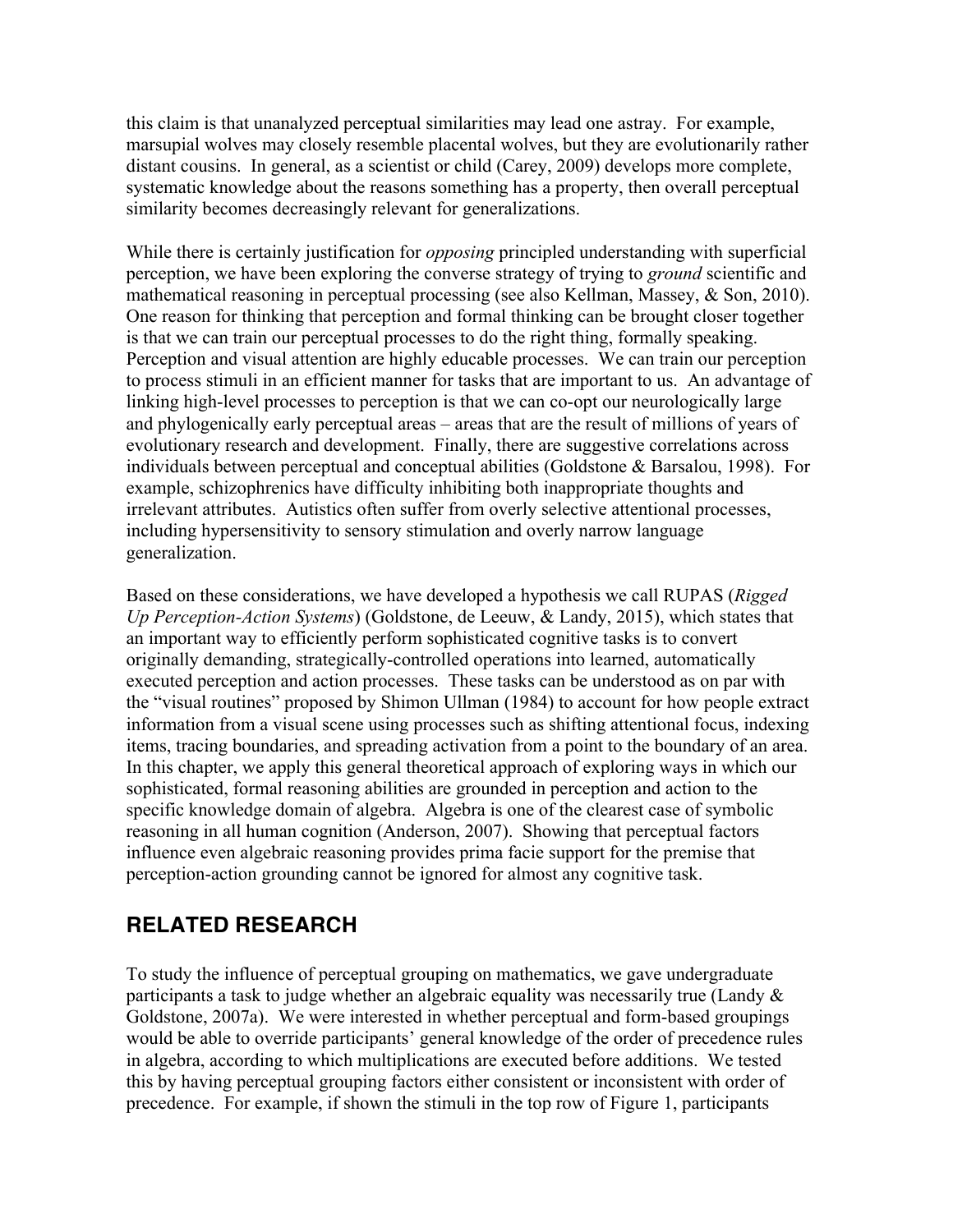would be asked to judge whether  $f + z * t + b$  is necessarily equal to  $t + b * f + z$ . In fact, this is not a valid equality. However, in the incongruent version of the physical spacing manipulation, the narrow spacing around the "+" signs might encourage participants to group the f and z together to form a "f + z" unit, as well as forming a "t + b" unit. If participants then match up these units on the left and right sides of the equation, they will find the same two units on the right side, leading them to respond "valid." As predicted, participants make 38% more errors on trials like this in which the formally determined order of operations is incongruent rather than congruent with the perceptual grouping suggested by the surround lines and circles. Other methods for manipulating perceptual groupings, like varying the connectedness of dots surrounding the mathematical expression (middle row) and proximity in alphabet (bottom row) also affect validity judgments. Participants continued to show large influences of grouping on equation verification even though they received trial-by-trial feedback. Feedback reduced, but did not eliminate the influence of these perceptual cues. This suggests that sensitivity to grouping is automatic or at least resistant to strategic, feedback-dependent control processes.

Other research (Landy & Goldstone, 2010) indicates that people are heavily influenced by groupings based on perceptual properties when performing not only algebra but simple arithmetic as well. Despite being reminded of, and verbally subscribing to, standard order of precedence rules, our college student participants are much more likely to calculate an incorrect solution value of 25 for "2+3  $*$  5 = ?" than "2 + 3 $*$ 5 = ?," presumably because the narrow spacing around the "+" in the former case biases people to calculate  $2+3$  before they multiply by 5.

People not only respond to the perceptual cues contained within symbolic representations, but they also add perceptual cues when they construct their own symbolic representations. Landy and Goldstone (2010) asked participants to write symbolic mathematical expressions for equations expressed in English such as "nine plus twelve equals nine plus three times four." Figure 2 shows an example of one participant's symbolic expression. From these expressions, we measured the physical space around the different operators. On average, the physical spacing was largest around "=", consistent with its role as the highest level structural grouping for the equation. The physical spacing was larger around the "+" than around the "x" in equations that had both of these operators. Our account of this result is that people produce notations that their own perceptual systems are well prepared to process. One noteworthy aspect of this empirical result is that people are creating perceptual cues that help them do the formally right thing even when this activity is not modeled for them by textbooks. Our corpus analysis reveals that most mathematics textbooks depict equal spacing around multiplications and additions. So, even though books do not use physical spacing to help students form useful perceptual groups in this instance, students still engage in this practice. And this practice is actually a good indicator of mathematical skill. In fact, students who place wider physical spacing around lower, compared to higher, precedence operators also tend to produce the correct answer to math and logic problems (Landy & Goldstone, 2010). In this manner, we create notations that are processed aptly by our perceptual systems, and this is one of the reasons why perceptual systems should often be trusted rather than trumped.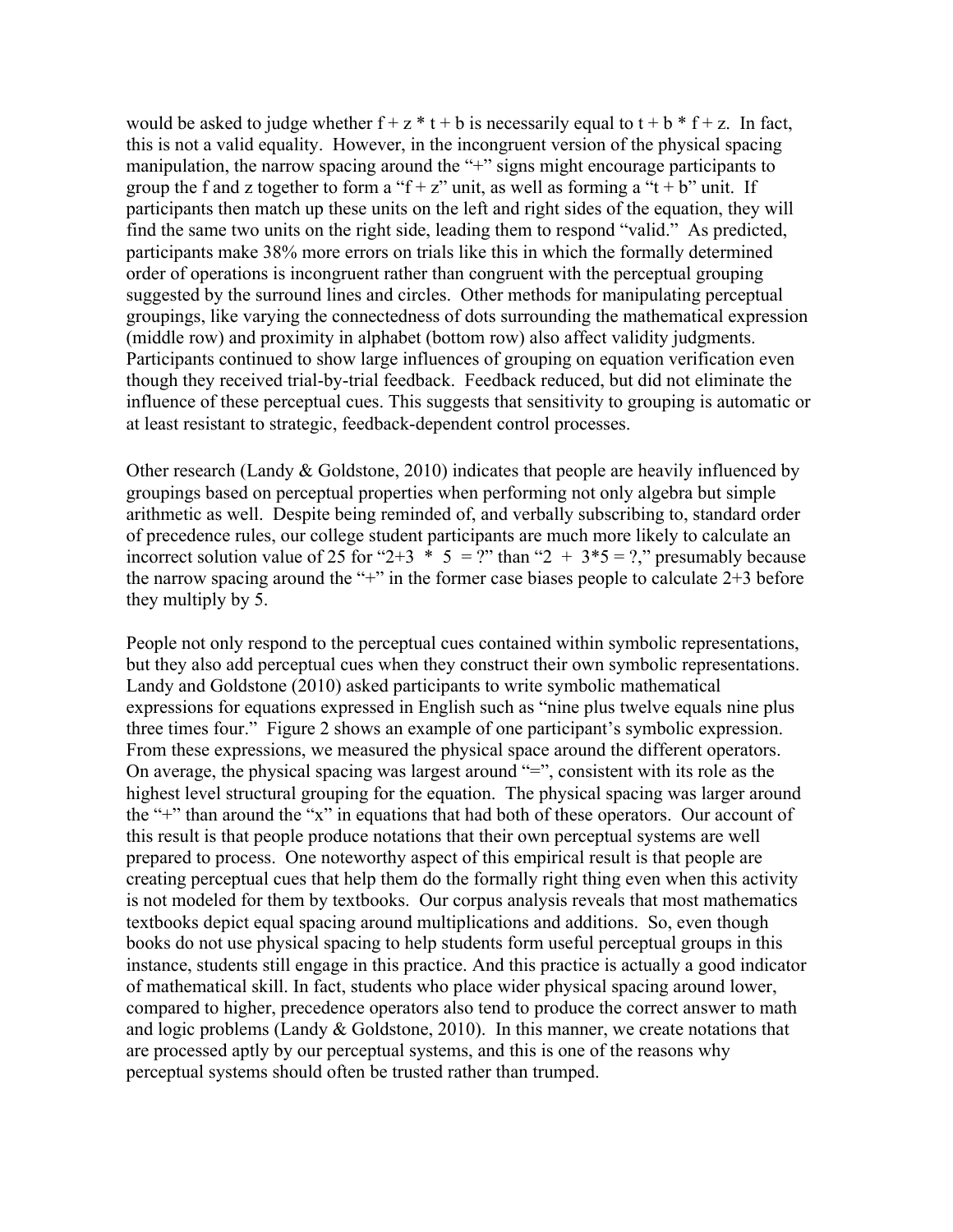#### **Rigged Up Perception Systems**

The preceding examples illustrate ways in which we rely on perceptual processes to process symbolic notations. The lingering worry is that, as is the case with placental and marsupial wolves, or gold and pyrite (fools gold), appearances may be misleading. If mathematicians rely on superficial perceptual cues to decide how to process mathematical notation, won't they often be led astray?

One answer, described in the previous section, is that notations are not fixed and inflexible, but rather can be flexibly tuned to humans' perceptual systems because they are, after all, crafted by humans. This tuning occurs within an individual's lifetime, as with the case of physical spacing in students' written mathematical expressions, and also occurs on historic time scales. Much of the history of mathematical notation is one of changing over time to better fit human perceptual systems (Cajori, 1928). For example, the historic shift from representing "3 times the variable b plus 5" as " $3 \times b + 5$ ," to later representing it as " $3 \cdot b + 5$ ," and more recently as "3b+5," represents a consistent shift toward decreasing the spacing between operands that should be combined together earlier. Both individually and culturally speaking, we craft notations so that "superficial" perceptual cues are actually reliably indicators of correct reasoning, co-opting our perceptual systems to serve our cognitive needs.

As we tune our mathematical notations to fit our perceptual systems, we also tune our perceptual and attentional systems to fit math. People train their visual-attention processes to give higher priority to notational operators that have higher precedence. The operator for multiplication, "×," attracts attention more so than does the notational symbol for the lower precedence addition operator, "+." People who know algebra show earlier and longer eye fixations to "×"s than "+"s in the context of math problems (Landy, Jones, & Goldstone, 2008). Even when participants do not have to solve mathematical problems, their attention is automatically drawn toward the "×"s. When simply asked to determine what the center operator is for expressions like " $4 \times 3 + 5 \times 2$ ," participants' attention is diverted to the peripheral " $\times$ ," s as indicated by their inaccurate responses compared to "4 +  $3 + 5 + 2$ " trials (Goldstone, Landy, & Son, 2010). The distracting influence of the peripheral operators is asymmetric as shown by the result that responding " $\times$ " to "4 + 3  $\times$  5 + 2" is significantly easier than responding "+" in "4  $\times$  3 + 5  $\times$  2." That is, the operator for multiplication wins over the operator for addition in the competition for attention. This is not simply due to specific perceptual properties of "x" and "+" because similar asymmetries are found when participants are trained with novel operators with orders of precedence that are counterbalanced. The results suggest that a person's attention becomes automatically deployed to where it should be deployed to get them to act in accordance with the formal order of precedence in mathematics.

#### **Rigged Up Action Systems**

Mathematical symbol systems would not be very valuable if the only thing we could do with symbols was to perceive them. In fact, we also transform symbols, deriving new implications and relations that lay dormant in their original form. What are the processes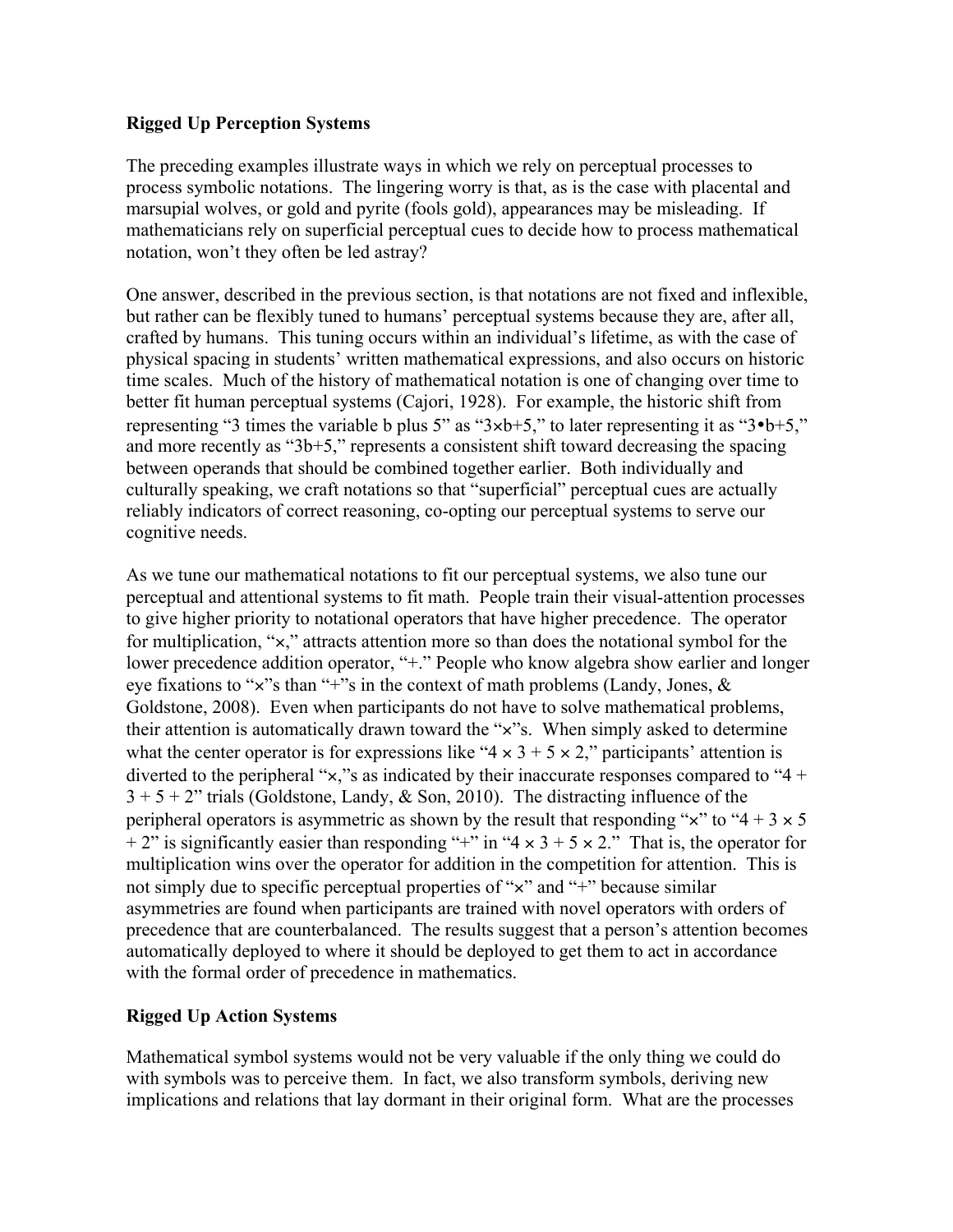that are responsible for these transformations? One possibility is that symbolic transformations are executed internally using abstract representations. This account is tempting because notations like "2  $\times$  b = 14" seem to be straightforwardly translatable into hierarchical mental representations like "=  $(x (2, b), 14)$ ." From this representation, propositional transformation rules like "= ( $\times$  (a, b), c)  $\Rightarrow$  = ( $b, \div$  (c,a))" can be applied to solve for b. This kind of propositional transformation rule is powerful because of its generality and ability to operate on arbitrary inputs without any influence of their original spatial and perceptual properties (Newell & Simon, 1976).

However, as we have already seen, humans are indeed influenced by the spatial and perceptual properties of notations. Accordingly, the alternative account of symbolic transformation that we have pursued is to keep the symbolic form in its original spatial format, and apply simulated spatial transformations to this world of notations. For the  $2 \times$  $b = 14$  problem, one candidate transformation is spatial transposition, in which the 2 is moved from the left side of the equality to the right side, where upon it is moved to the denominator of a 14/2 quotient. This spatial movement might be executed literally, for instance using number tiles if they are at the reasoner's disposal. More often, they are executed in the reasoner's mind. Although this transposition operation is highly intuitive, expressed in language when we talk of solving the equation by "*moving* the 2 from one side to the other," it is noteworthy that this kind of spatial transformation does not appear in most leading models of algebra (e.g. Anderson, 2007).

Displays like the one shown in Figure 3 were devised to measure if and when participants adopt a spatial transposition strategy for solving simple algebraic equations. Equations were superimposed on top of a vertically oriented grating that continuously moved to either the left or right. The movement of the grating was either compatible or incompatible with the movement of numbers implicated by a transposition strategy. For the equation "4  $*$  Y  $+ 8 = 24$ " shown in Figure 3, a rightward motion of the grating would be compatible with transposition because, in order to isolate Y on the left side, the 4 and 8 must be moved to the right side. However, for the equation "24 =  $4 * Y + 8$ ," a rightward motion would be incompatible. Participants solved the equations more accurately when the grating motion was compatible with transposition.

The influence of background motion on algebraic solutions is consistent with a "visual routines" (Ullman, 1984) approach to mathematical cognition. According to this notion, people engage in dynamic, visual-spatial routines to perform perceptual computations. Of particular relevance to the perceptual learning aspect of this transposition routine, we also found that participants who have taken advanced mathematics courses such as calculus are more affected by the compatibility of the background motion than students with less math experience. Accordingly, we conclude that the imagined motion strategy is a smart strategy that students come to adopt through experience with formal notations, rather than a strategy that students initially use while learning, and then abandon as their sophistication increases. Learned perceptual routines are not at odds with strong mathematical reasoning. They are often the means by which strong mathematical reasoning becomes possible. It is a smart strategy to take advantage of the scaffolding provided by space, using it as a canvas on which to project transforming motions.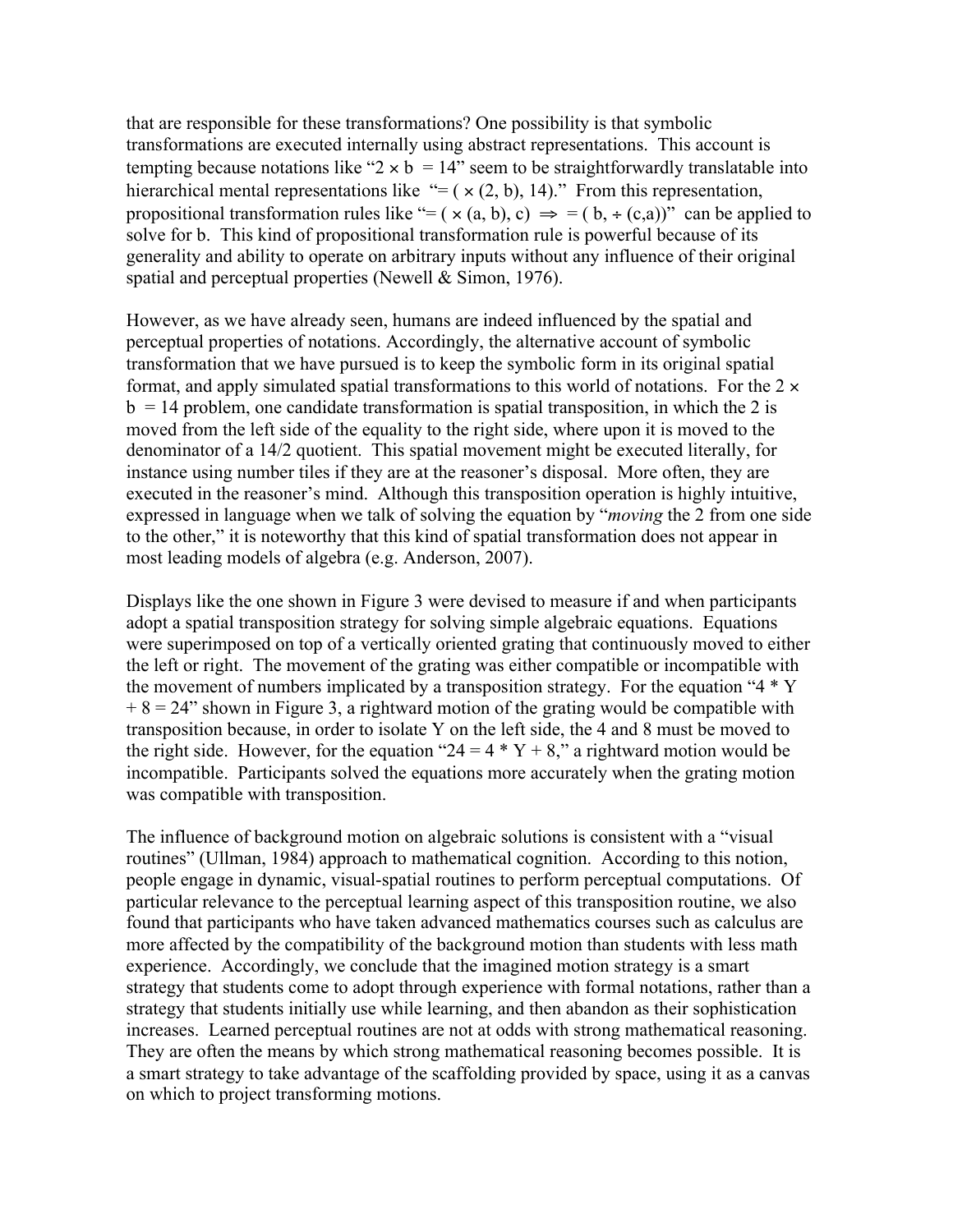Another result consistent result with increasing use of space in notation with increasing mathematical sophistication is that older children rely more on physical spacing as a cue to perceptual organization than do younger children. Braithwaite, Goldstone, van der Maas, and Landy (2016) analyzed a corpus of 65,856 8-12 year old Dutch children's solutions to simple math problems in which physical spacing was manipulated to be either congruent or incongruent with the formally defined order of operations. For example, the physical spacing in "2+7  $\times$  5" is incongruent with the rule that multiplications are executed before additions, whereas " $2 + 7 \times 5$ " is congruent. Incorrect answers like 70, the answer that would be produced if the problem was incorrectly organized as  $(2+7) \times 5$ , were much more common with the incongruent spacing. The fact that the difference in accuracy between incongruently and congruently spaced problems increased with age and math experience is not expected under the notion (e.g. Vygotsky, 1962) that mathematical development involves a shift from informal mechanisms to formal rules and axioms. Instead, the study shows that reliance on informal mechanisms can sometimes systematically increase with age.

Figure 4 shows other common actions related to mathematical reasoning. Each of them is a physical and spatial action that nonetheless can be made to align perfectly with formally valid operations. For example, if properly constrained, the operation of spatially swapping factors is formally sanctioned by the commutative property of multiplication. Likewise, the intuitive act of cancelling out the two 3s in the bottom problem of Figure 4 can be formally sanctioned by a multiple step axiomatic derivation:  $(3 \times X)/(3 \times Y) \rightarrow (3/3) \times (X/Y)$  $\Rightarrow$ 1×(X/Y)  $\Rightarrow$  X/Y. Future empirical work will be necessary to determine how often these actions are performed by mathematical reasoners and how effective they are. Our preliminary observations indicate that spatial actions like swapping  $A \times B$  for  $B \times A$ , splitting the a in  $a \times (5+7)$  to form  $5a + 7a$ , moving the 3 from the left side to the right side of the equality in  $X+3=8$ , simplifying  $4\times7$  by projecting 28 on top of the original term, and canceling out the 3s in 3x/3y are commonplace and often times deployed effectively. While it is plausible and intuitive that mathematical reasoning should shift towards abstraction as it develops, our initial observations of mathematicians "in the wild" suggest that they are at least as likely to employ these kinds of spatially concrete transformations as are less sophisticated reasoners. Sophisticated reasoners still use concrete actions – they just apply them more efficiently and felicitously.

### **DISCUSSION**

On the basis of our laboratory investigations of rigged up perception and action routines for mathematical reasoning, we have implemented algebra tutoring software systems with a specific aim in mind: to help students rig up their perception and action systems for effectively processing algebraic notation and thinking mathematically. Currently, the most actively developed version of the system, named Graspable Math (http://graspablemath.com), allows students to interact in real-time with math notations using perception-action processes. The system is a natural outgrowth of our empirical findings suggesting that people come to be proficient reasoners in science and mathematics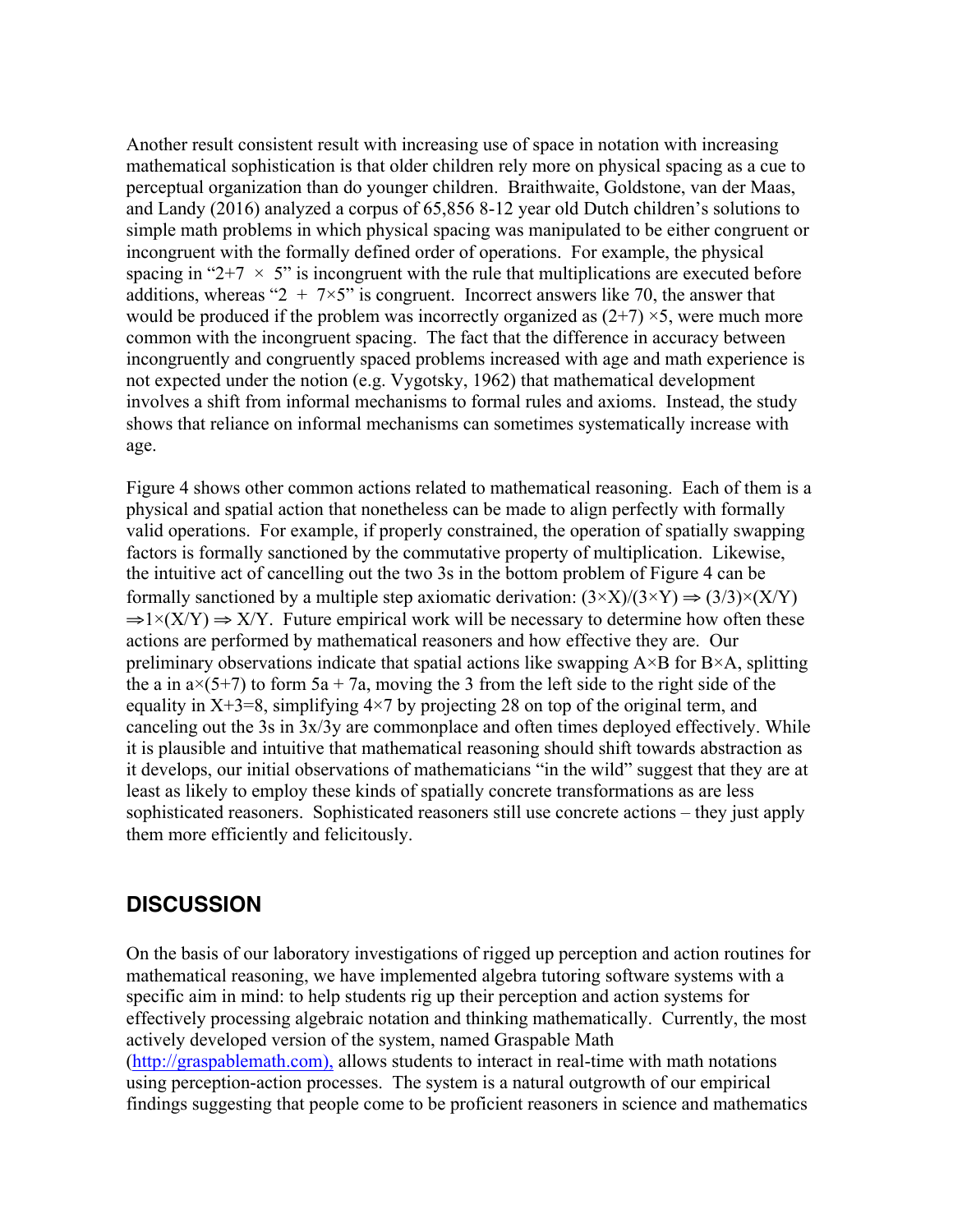not by ignoring perception, but by educating it (Goldstone, Deleeuw, & Landy; 2015; Goldstone, Landy, & Son, 2010; Landy, Allen, & Zednik, 2014). Our intention is to construct a virtual sandbox for students to explore how algebra operates, and to develop both intuitions and algorithms for performing mathematics (Ottmar, Landy, Goldstone, & Weitnauer, 2015; Ottmar, Landy, Weitnauer, & Goldstone, 2015).

One core design commitment of Graspable Math is that students must be able to intuitively see linkages between various components of mathematics. Figure 5 shows a screen shot from the system as a student work through the process of solving for two unknowns, x and y. The screen shots do not adequately show the real-time interactive experience and so we encourage readers to visit the project web page. The most immediate, intuitive linking is from one algebraic expression to the next via spatial transformations of the kind shown in Figure 4. Near the bottom right hand corner of Figure 5, one can see that the user is picking up the -1 (shown in red), in the middle of the process, perhaps, of transforming the expression from  $y=1+4x$  into  $y=4x-1$  or  $y+1=4x$ . The commutativity of addition is being shown effectively by the instantaneous reactions of the system; as the user moves the -1 to the right of 4x, the 4x moves over to give room to -1. If the -1 crosses the equal sign, it transforms immediately into  $a + 1$ . This shows the user a deep mathematical relation: if some Y is equal to a function of some X, then X is also equal to the inverse of that function applied to Y. Graspable Math foregrounds the spatial foundations of valid algebraic reasoning.

Some teachers resist approaches that include spatial transpositions, viewing them to be illegitimate algebraic transformations. They object, "You shouldn't teach students that they can just move the 2 of y-2=5 to the right side while changing its sign. Students should go through the axiomatically justified steps of adding 2 to both sides of the equation, yielding  $y-2+2=5+2$ , and then simplifying to  $y=5+2$ ." To this objection, we respond that the teacher's preferred solution is one justifiable transformation pathway, but mathematics is rich enough to permit multiple axiomatizations of algebra, and the spatial transformations shown in Figure 4 provide an axiomatization that can also be shown to be formally valid. The traditional axiom of addition states: if two quantities are equal and an equal amount is added to each, they are still equal. The alternative, spatial axiomatization has three noteworthy advantages. First, it is a much more psychologically intuitive axiomatization because it has been designed to be efficiently processed by human perception-action systems. Second, it is more efficient, requiring one instead of three transformations. Given that there is non-negligible "fail rate" (e.g. a student getting the wrong result, or giving up entirely) for each transformation, streamlining algebraic transformations is a valuable enterprise. Finally, the transposition operation makes intuitive the general mathematical pattern  $Y = F(X) \equiv F^{-1}(Y) = X$  that is almost completely hidden in the traditional, additive axiom of addition.

Another kind of linkage that Graspable Math allows users to see and create is between algebraic notation and other representations. Figure 5 shows a line graph corresponding to the two equations on each of its sides, where each equation is expressed as a line. The graph-algebra linkage is dynamic and interactive. As users scroll through different values for the constants in the algebraic notation, they see how those values affect the slope and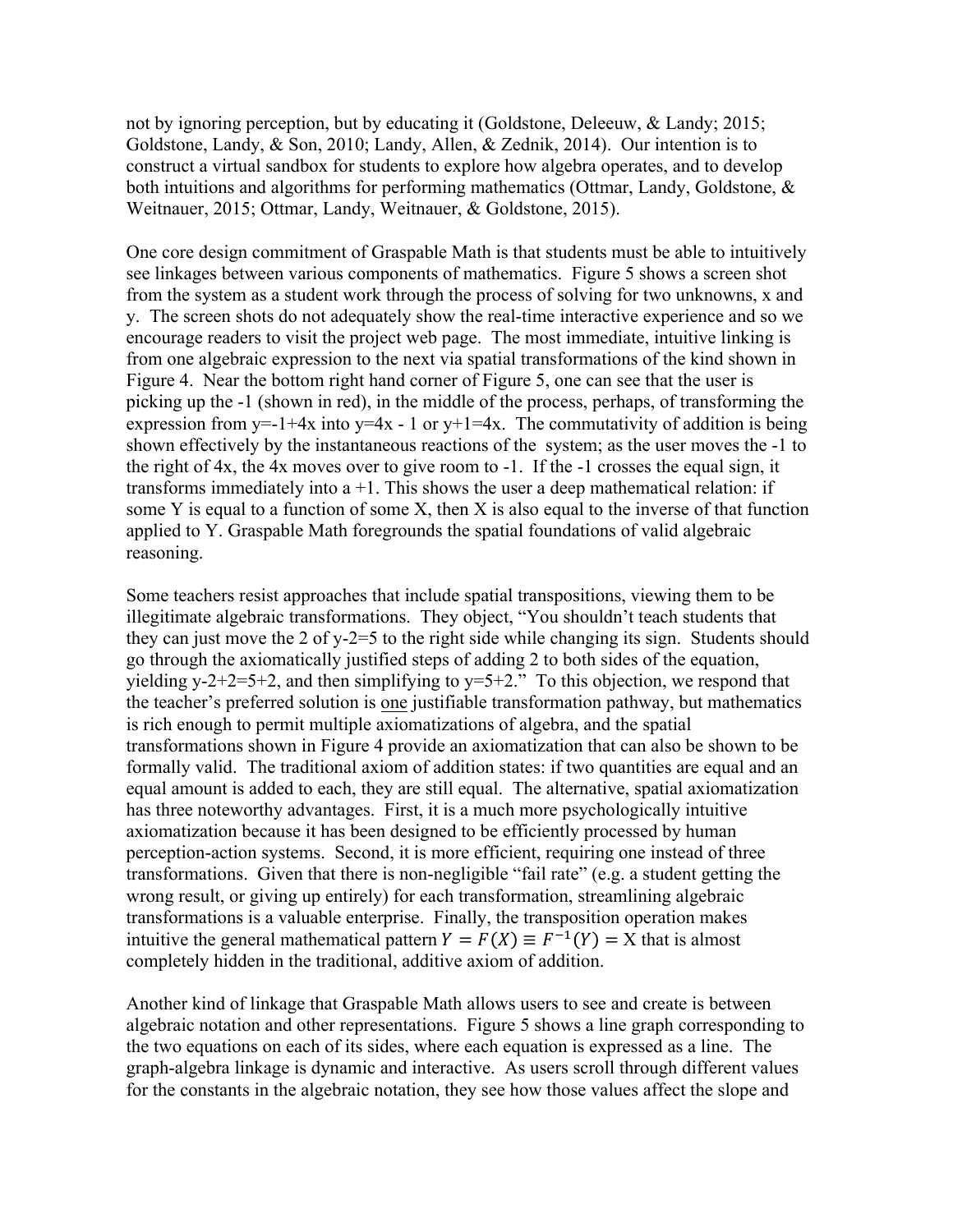intercept of the lines. Alternatively, if a user manipulates the slope or intercept of the line within the graph, the yoked symbolic numbers will automatically adjust. This kind of bidirectional linkage allows each representation to contribute, where it shines most, to the user's understanding of the underlying mathematics. Relations between lines are highly salient in the graph format. In particular, the intersection point between the lines is conspicuous, and can provide an impetus for students to try to understand what is unique about that point. A fuller answer to that graph-inspired question is provided by the linked notation. In particular, by substituting what Y is equal to from one equation into the Y term for the other leads to the center equation shown below the graph in Figure 5. This center equation, expressed solely in terms of X because the Ys have been eliminated, can then be solved for X, which provides a symbolic tie-in to the point on the X-axis where the two lines intersect. An important part of our philosophy for Graspable Math is that neither the graph nor the algebraic notation is primary or privileged. Both can provide an improved understanding of the other, and when placed in correspondence, allow an understanding that transcends what either can provide on its own. For example, a student who first solves for X and Y algebraically may find themselves wondering what this solution looks like on the graph. If she plots the point corresponding to the solution of the two-equation system shown in Figure 5, {-2,-9}, then she augments her understanding of this solution to (literally) see it as the single point that lies on both of the lines corresponding to the two equations.

A third kind of linkage, depicted in green in Figure 5, is between the different steps of a derivation. Graspable Math uses interactive animations to show the spatial transformations that connect adjacent steps in a derivation, but often times it is useful for mathematical reasoners to see the overall correspondences between elements of a long derivation. In converting the equation of a line from the point-slope form of  $y - 7 = 3(x-2)$  to slope-intercept form of  $y=3x+1$ , it is illuminating to see why and how the intercept depends on both the point and the slope of the original form, but the slope does not. Graphically speaking, if a line needs to hit a particular point {2,7}, then as the slope of the line becomes increasingly shallow, it will have to hit the Y-intercept at increasingly high points. Algebraically speaking, the intercept is seen to depend on the y-coordinate of the point {2,7} in a directly proportional way, but is seen to depend on the x-coordinate in a multiplicative manner with the slope. Together, these twin lenses onto linear systems take advantage of the superior spatial relation highlighting of the graph representation and the superior highlighting of quantity dependencies of the algebraic representation.

We have engaged in a considerable amount of testing of Graspable Math in classroom and informal learning contexts. Students are generally highly enthusiastic and engaged when interacting with the system. Achieving these high levels of engagement is, in itself, a major achievement in educational design given that most students find algebra to be one of the least liked topics in all of their K-12 school experience! Moreover, on tests of transfer of mathematical reasoning to new problems presented in a paper-and-pencil format, Graspable Math has been shown to have educational benefits compared to standard practices for teaching the same content (Ottmar, Landy, Goldstone, & Weitnauer, 2015).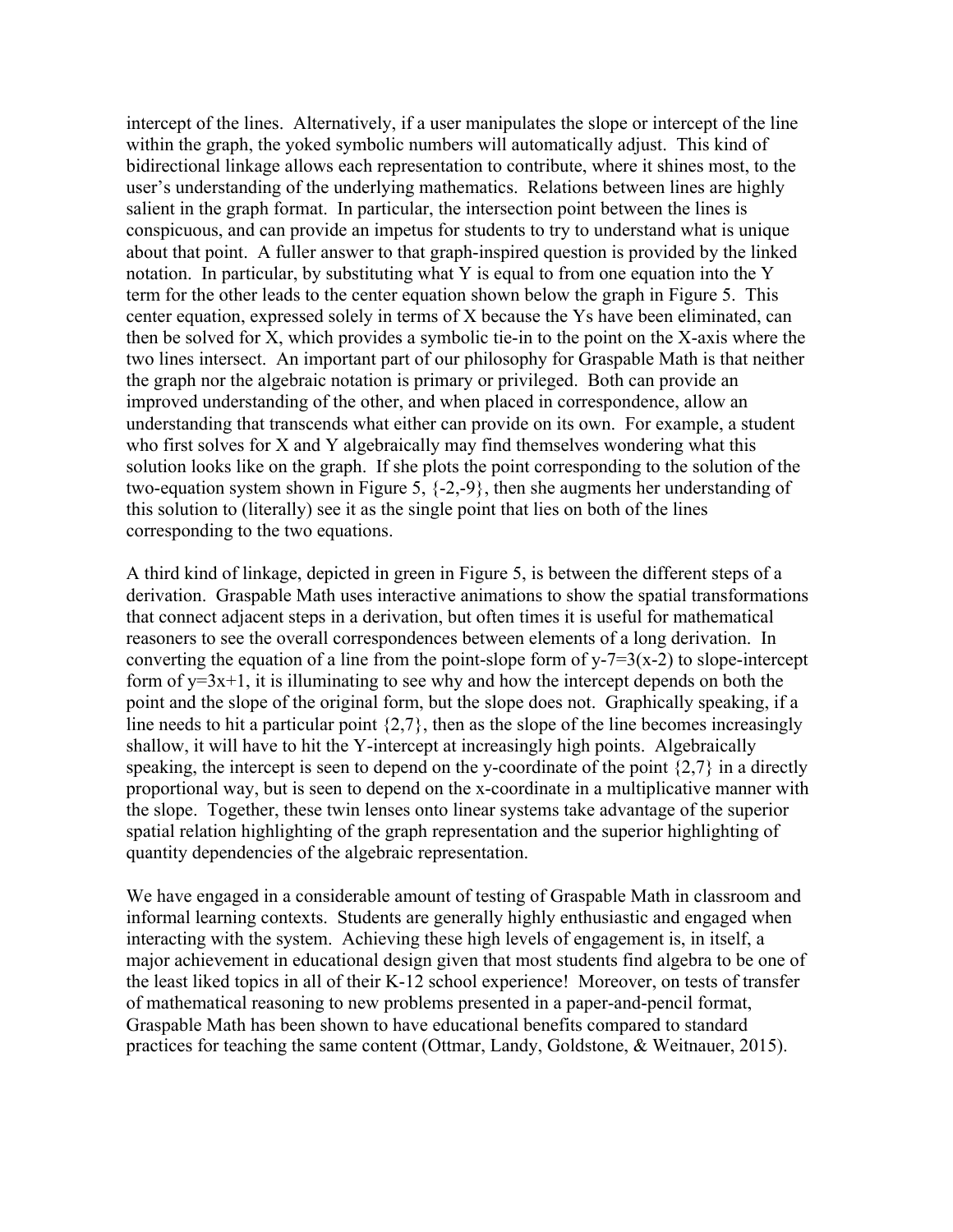One lingering concern may be whether students could become dependent on the spatial transformations that Graspable Math foregrounds, overgeneralizing them inappropriately. For instance, when deploying Graspable Math in educational contexts, instructor-coaches should be aware of the potential for students to acquire "mal rules" – procedural transformations that are not formally valid (Sleeman, 1984). For example, because cancelling out terms is so aesthetically and kinesthetically agreeable for many students, there is some tendency to overgeneralize from those situations where spatial cancelling is valid (e.g. crossing out the 3s in  $3x/3y$ ) to those where it is not (e.g.  $(3+x)/(3+y)$ ). One might draw the conclusion from these infelicitous perception-action generalizations that these seductively intuitive but dangerous perception-action routines should be avoided. Relying on formal and explicit rules may be safer (Kirshner & Awtry, 2004). However, we have had success by instead training perception-action routines to become more nuanced in their triggering conditions and deployment. One way to train this subtlety is by placing the forms  $3x/3y$  and  $(3+x)/(3+y)$  side by side, showing that the cancelling transformation can apply to one but not other, and then showing what the allowed spatial transformations of the latter form is:  $(3/(3+y)) + (x/(3+y))$ . The side by side juxtaposition of situations in which canceling 3s is and is not valid is a powerful pedagogical strategy for highlighting critical differences between the forms (Gentner, Loewenstein, & Hung, 2007; Weitnauer, Carvalho, Goldstone, & Ritter, 2014).

### **RECOMMENDATIONS AND FUTURE RESEARCH**

When thinking about a content domain, there is a tendency to focus on the facts, explicit strategies, and formal models that underlie the domain. While these are certainly important components, it is easy to neglect the more implicit "feels" that an expert develops for a domain (Goodwin, 1994). These feels are often underappreciated precisely because they are implicit and hard to put into words. Even for the apparently abstract and formal content domain of algebra, proficient practitioners develop feels that have a surprisingly large impact on what they are able to accomplish. These feels develop at both input and output ends of information processing. On the input end, mathematicians develop strong dispositions to perceptually organize and re-organize mathematical objects in ways that help them see patterns that are important to them. On the output end, mathematicians develop action routines that help them transform math in revealing ways. Moreover, the input and output sides are inextricably linked because what we perceive influences the actions we generate, and our actions transform the world to make fruitful perceptions more likely (Landy & Goldstone, 2007). Indeed, the most transformative cultural artifacts are those that, like algebraic notation, transform complex conceptual problems into simple perceptual and spatial tasks—the kinds of tasks that we, as a species, have evolved to perform rapidly and reliably (Hutchins, 1995).

Given this perspective, our foremost recommendation going forward is to consider ways to incorporate perception-action procedures into models of domain knowledge. For education purposes, it is beneficial for coaches, trainers, teachers, and students to think about ways of adapting how to see and how to act. Although this kind of knowledge can be considered to be procedural, it is quite different from traditional procedural knowledge that is modeled after following recipes, rules or algorithms. In algebra, it is one thing to explicitly know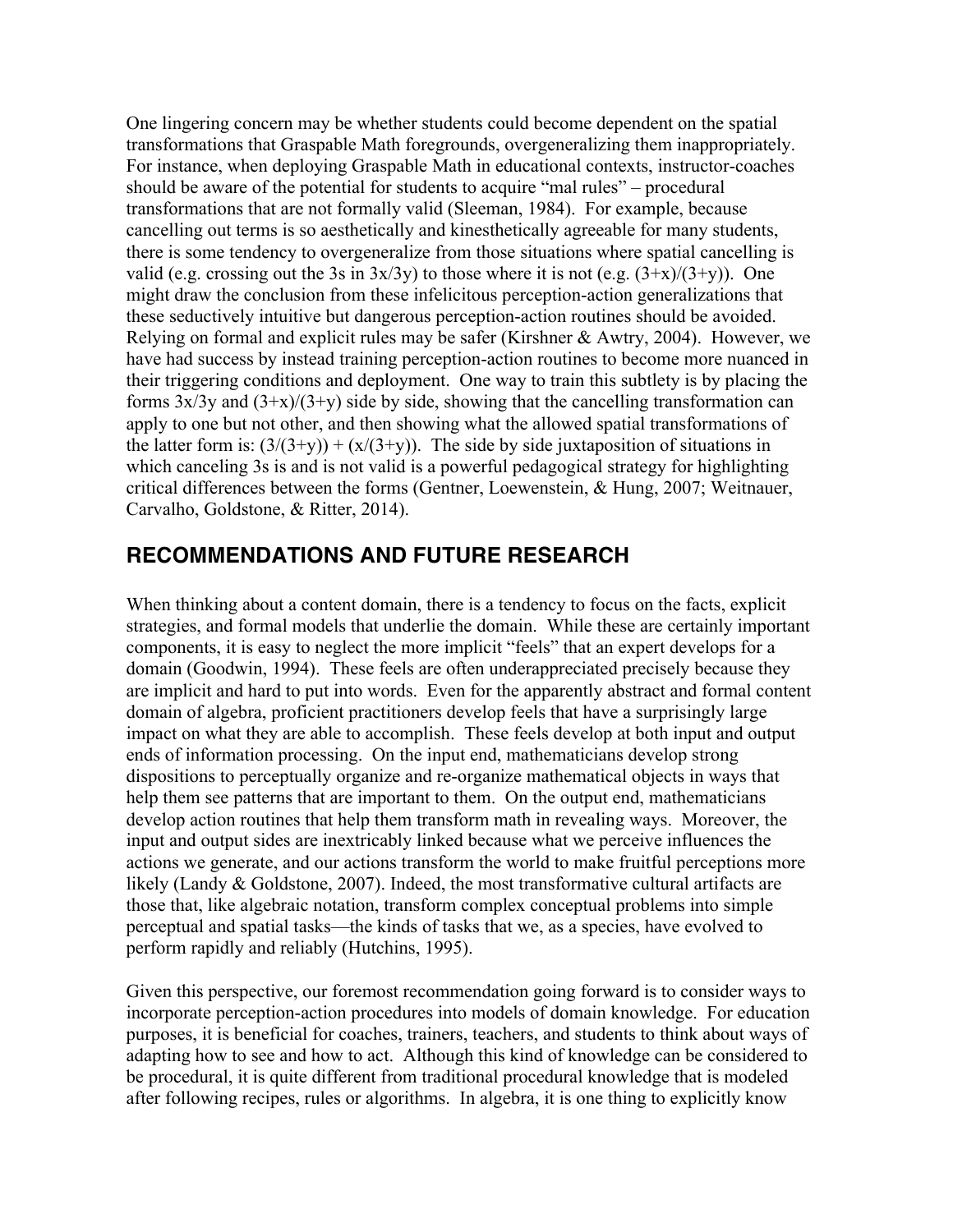that the distributive property of multiplication over addition can be used to transform  $3(X+Y)$  into  $3X+3Y$  and another thing to reliably enact the spatial action routine that splits the 3 into the proper number of terms within the parenthesis and constructs the formally valid written expression. Perception and action procedures will likely involve different effective training techniques than knowledge that involves either declarative knowledge or recipe following (Koedinger, Booth, & Klahr, 2013). Compared to more explicit knowledge, embodied and grounded perception-action routines seem to benefit from prolonged and spaced practice, tight agent-to-environment coupling, scaffolded training support, and training that emphasizes active construction over passive study of solved problems.

Although explicit knowledge and perception-action procedures should be distinguished for purposes of optimizing their acquisition and use, it would be a mistake to treat the two kinds of knowledge as operating independently, in parallel. In fact, our second recommendation is to understand understanding itself as the interplay between explicit knowledge and implicit perception-action training. It may be tempting to try tackling the tasks of training explicit and implicit knowledge separately. Much of modern neuroimaging encourages treating different brain regions as modules whose activity levels can be assessed separately. This leads naturally to an approach toward training that stresses the importance of increasing or decreasing the activity of particular modules, much as one would use bicep curls in weightlifting to strengthen the biceps in a targeted, musclespecific way. We propose an alternative vision: successful training will involve the coordination of modules rather than their independent strengthening (Schwartz & Goldstone, 2016). Proficient mathematicians think strategically about ways of training over time their perception-action systems to do the Right Thing, formally speaking. They also think creativity and laboriously about ways to coordinate between algebraic, geometric, topological, spatial, definitional, and model-based understandings of a situation. If our goal is to promote learning outcomes that are efficient, robust, and broadly applicable, then there are great potential payoffs to developing learning contexts that allow our explicit and implicit understandings to mutually inform one another.

#### **REFERENCES**

Anderson, J. R. (2007). *How can the human mind exist in the physical world?*

Oxford, England: Oxford University Press.

Braithwaite, D. W., Goldstone, R. L., van der Maas, H. L . J., & Landy, D. H.

(2016). Informal mechanisms in mathematical cognitive development:

The case of arithmetic. *Cognition, 149*, 40-55.

Cajori, F. (1928). *A history of mathematical notations*. Open Court Publishing Company: La Salle, Illinois.

Carey, S. (2009). *The Origin of Concepts.* New York: Oxford University Press.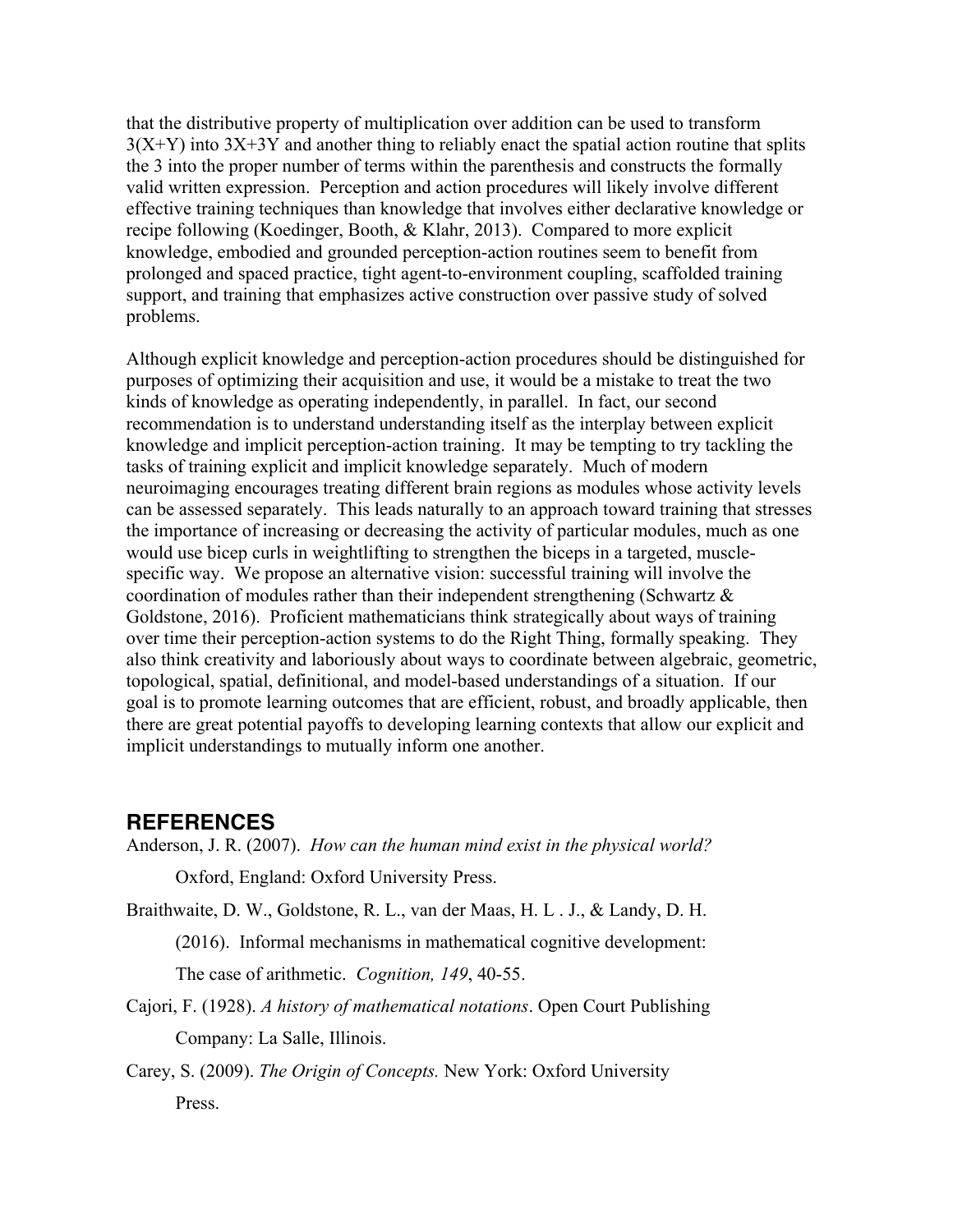- Gentner, D., Loewenstein, J., & Hung, B. (2007). Comparison Facilitates Children's Learning of Names for Parts. *Journal of Cognition and Development, 8*, 285-307.
- Goldstone, R. L., & Barsalou, L. (1998). Reuniting perception and conception. *Cognition, 65,* 231-262.
- Goldstone, R. L., de Leeuw, J. R., & Landy, D. H. (2015). Fitting Perception in and to Cognition. *Cognition*, *135*, 24-29.
- Goldstone, R. L., Landy, D. H., & Son, J. Y. (2010). The education of perception. *Topics in Cognitive Science, 2*, 265-284.
- Goodwin, C. (1994). Professional Vision. *American Anthropologist* 96(3): 606-633.
- Hutchins, E. (1995). *Cognition in the Wild*. MIT press.
- Kellman, P. J., Massey, C. M & Son, J. (2010). Perceptual learning modules in mathematics: Enhancing students' pattern recognition, structure extraction, and fluency. *Topics in Cognitive Science*, *2*, 285-305.
- Kirshner, D., & Awtry, T. (2004). Visual salience of algebraic transformations. *Journal for Research in Mathematics Education*, *35* (4), 224-257.
- Koedinger, K., Booth, J., & Klahr, D. (2013). Instructional complexity and the science to constrain it. *Science*, *342*, 935-937.
- Landy, D., Allen, C. & Zednik, C. (2014). A perceptual account of symbolic reasoning. *Frontiers in Psychology, 5*, 275. doi: 10.3389/fpsyg.2014.00275
- Landy, D., & Goldstone, R. L. (2007a). How abstract is symbolic thought? *Journal of Experimental Psychology: Learning, Memory, & Cognition, 33*, 720-733.
- Landy, D., & Goldstone, R. L. (2007). Formal notations are diagrams: Evidence from a production task. *Memory & Cognition, 35*, 2033- 2040.
- Landy, D. H., Jones, M. N., & Goldstone, R. L. (2008). How the appearance of an operator affects its formal precedence. *Proceedings of the*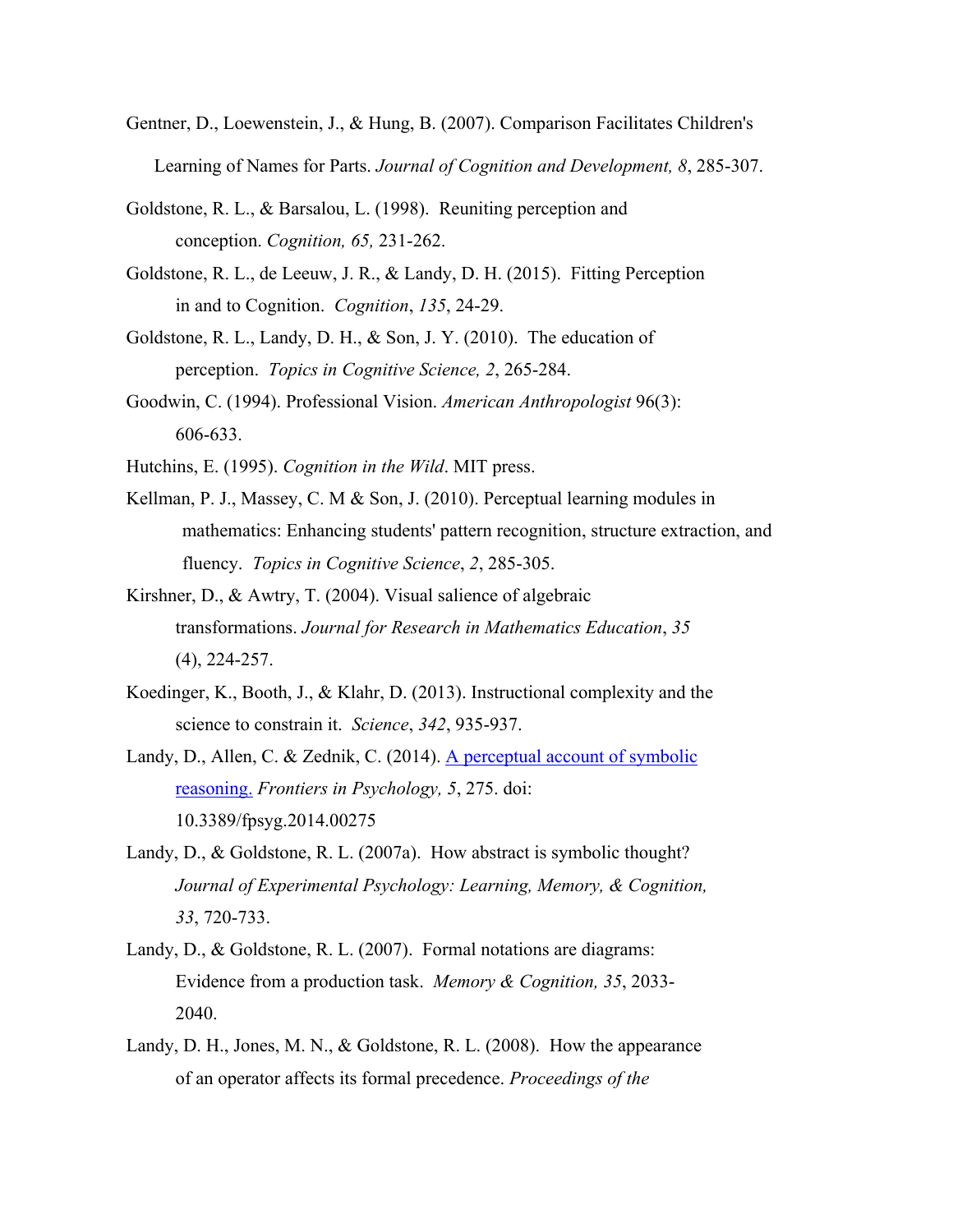*Thirtieth Annual Conference of the Cognitive Science Society,* (pp. 2109-2114). Washington, D.C.: Cognitive Science Society.

- Landy, D. H., & Goldstone, R. L. (2010). Proximity and precedence in arithmetic. *Quarterly Journal of Experimental Psychology, 63*, 1953- 1968.
- Newell, A., and Simon, H.A. (1976). Computer science as empirical enquiry: Symbols and search. *Communications of the ACM 19*(3), 113-126.
- Ottmar, E.R., Landy, D., Goldstone, R., & Weitnauer, E. (2015). Getting From Here to There!: Testing the Effectiveness of an Interactive Mathematics Intervention Embedding Perceptual Learning. *Proceedings of the 37th Annual Conference of the Cognitive Science Society*. Pasadena, California: Cognitive Science Society.
- Ottmar, E.R., Landy, D., Weitnauer, E. & Goldstone, R. (2015). Graspable Mathematics: Using Perceptual Learning Technology to Discover Algebraic Notation. in Maria Meletiou-Mavrotheris, Katerina Mavrou, and Efi Paparistodemou, eds., *Integrating Touch-Enabled and Mobile Devices into Contemporary Mathematics Education.* Hershey, PA: IGI Global.
- Palmer, S., & Rock, I. (1994). Rethinking perceptual organization: The role of uniform connectedness. Psychonomic Bulletin & Review, 1, 29-55.
- Quine, W. V. (1977). Natural kinds. In S. P. Schwartz, ed., *Naming, necessity, and natural kinds*. Ithaca, NY: Cornell University Press.
- Schwartz, D. L, & Goldstone, R. L. (2016). Learning as coordination: Cognitive psychology and education. In L. Corno & E. M. Anderman (Eds.) *Handbook of Educational Psychology, 3rd edition.* New York: Routledge (pp. 61-75).
- Sleeman, D. (1984). An attempt to understand students' understanding of basic algebra, *Cognitive Science*, *6*, 387-412.
- Ullman, S. (1984). Visual routines. *Cognition*, *18*, 97-159.

Vygotsky, L. S. (1962). *Thought and language*. Cambridge, MA: MIT Press. Weitnauer, E., Carvalho, P. F., Goldstone, R. L., & Ritter, H. (2014). Similarity-based ordering of instances for efficient concept learning. *Proceedings of the Thirty-Sixth*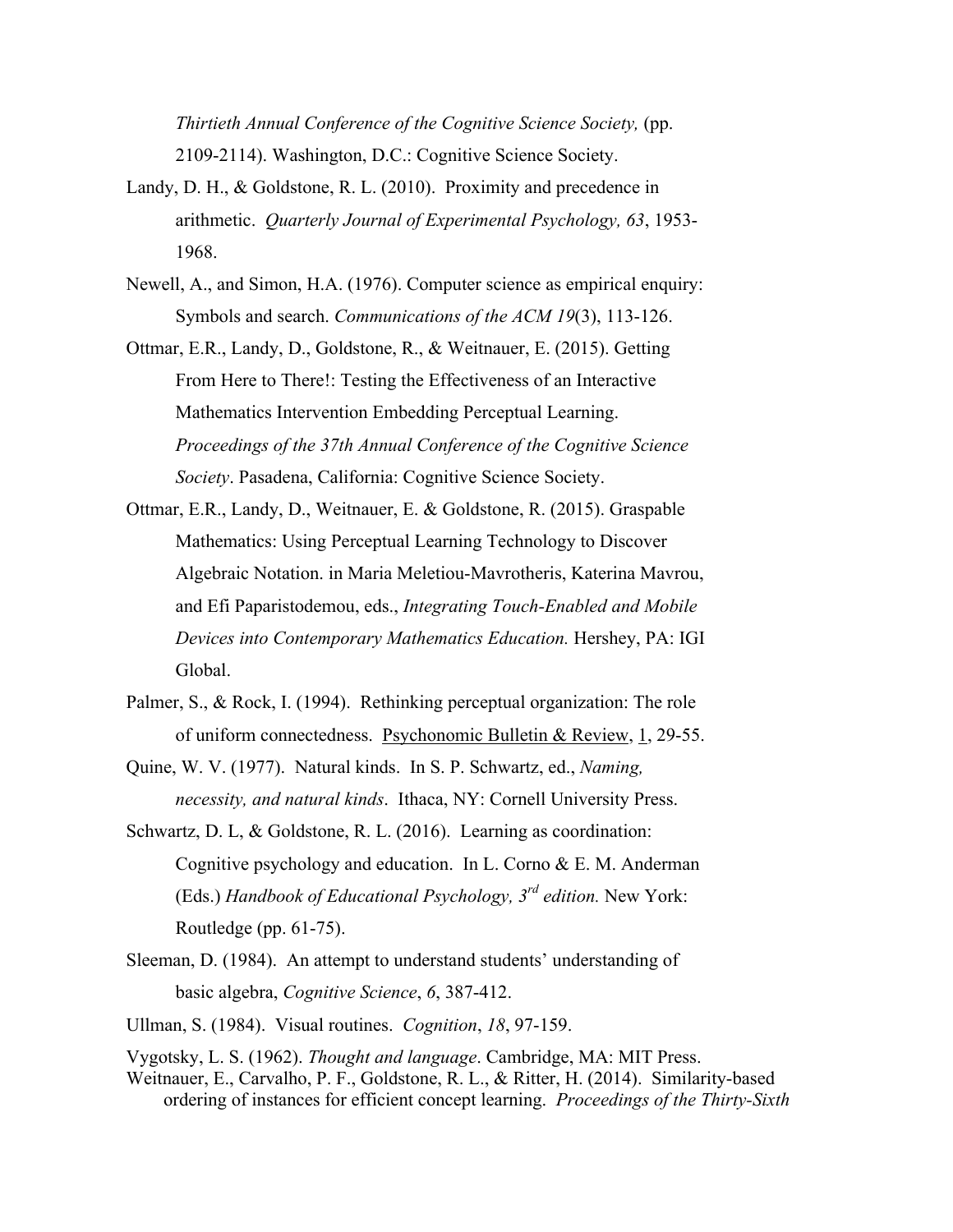*Annual Conference of the Cognitive Science Society*. (pp. 1760-1765). Quebec City, Canada: Cognitive Science Society.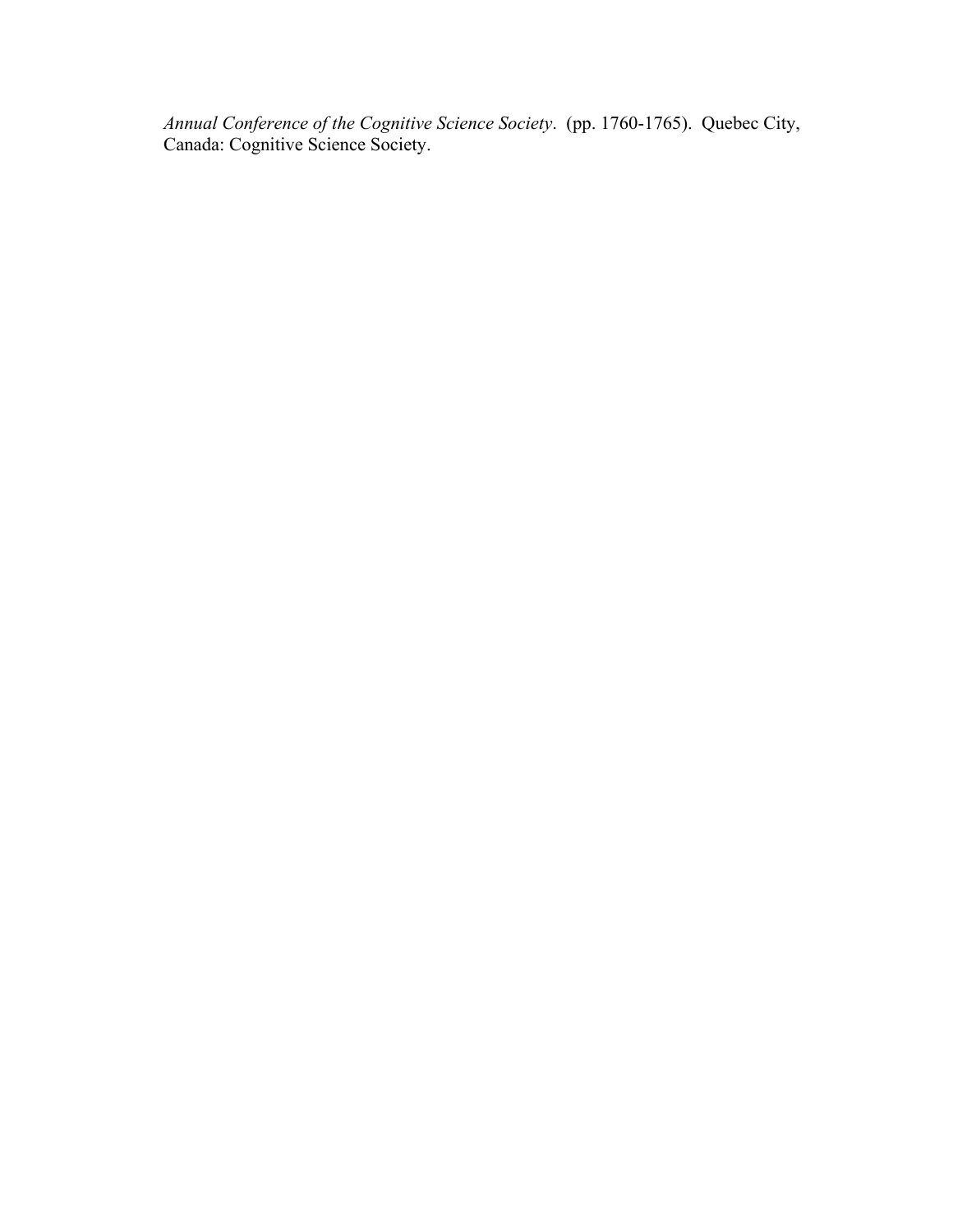| Manipulation       | Example Problem                                  | Perceptual-formal<br>Congruency |
|--------------------|--------------------------------------------------|---------------------------------|
|                    | Physical Spacing $f + z * t + b = t + b * f + z$ | Congurent                       |
|                    | $f + z * t + b = t + b * f + z$                  | Incongurent                     |
| Connectedness      | $f + z * t + b = t + b * f + z$                  | Congurent                       |
|                    | $f + z * t + b = t + b * f + z$                  | Incongurent                     |
| Alphabetic Spacing | $x + a * b + y = b + y * x + a$                  | Congurent                       |
|                    | $a + b * x + y = x + y * a + b$                  | Incongurent                     |

Figure 1. Samples from three experiments reported by Landy and Goldstone (2007). Participants were asked to verify whether an equation is necessarily true. Grouping suggested by factors such as physical spacing, connectedness of contextual geometric forms, and proximity in the alphabet, could be either congruent or incongruent with the order of precedence of arithmetical operators (e.g. multiplications are calculated before additions). The physical manipulations shown all bias participants to perceptually group the symbolic expressions. When formed perceptual groups are congruent with formal order of precedence then validity judgments are much more accurate than when they are incongruent.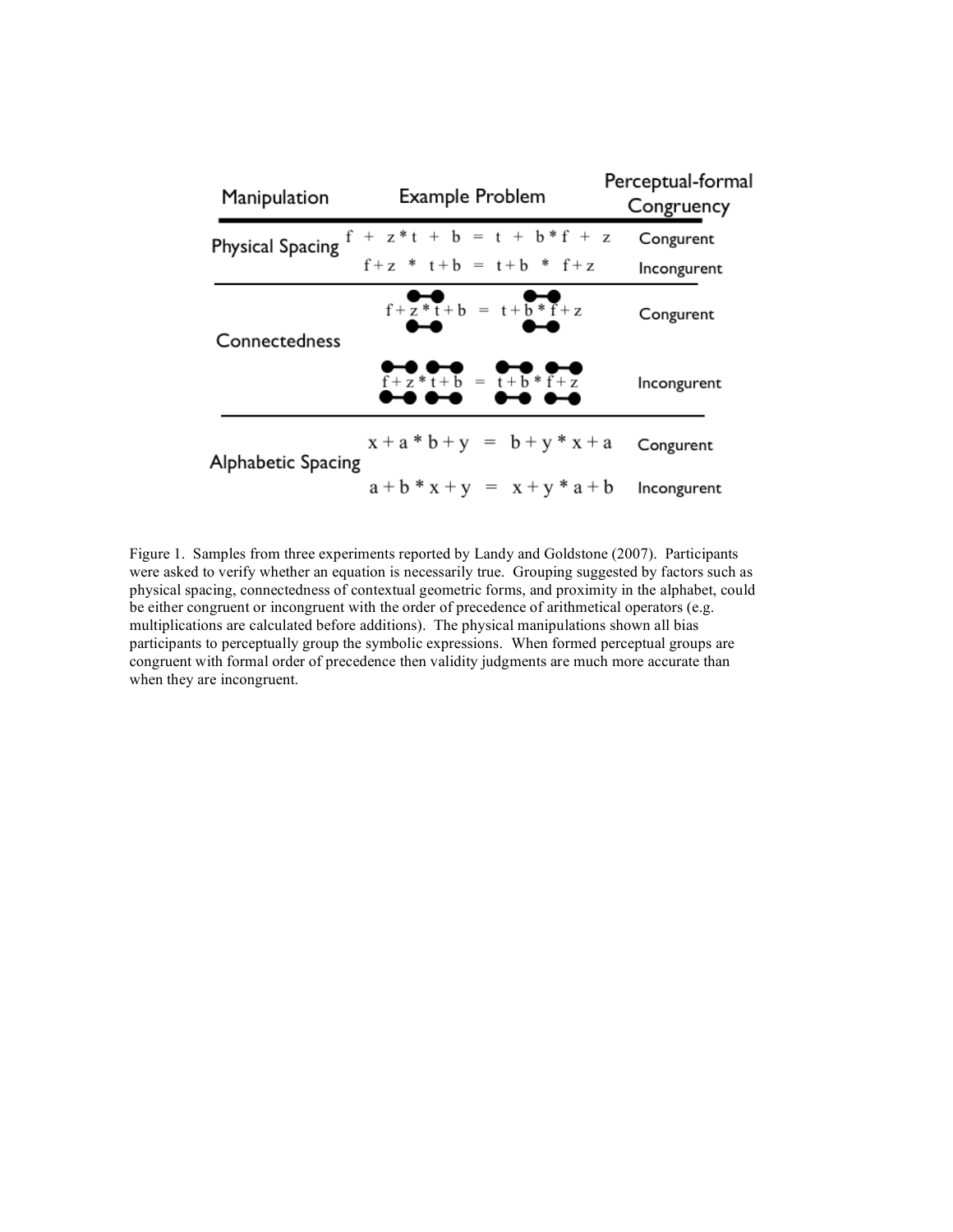

Figure 2. An example of a participants' drawn symbolic representation of an equation expressed in an English sentence, taken from Landy and Goldstone (2010). The physical spacing around the "=", "+", and "X" was measured and compared. Notice how in the drawn equation, the widest spacing is found around the "=" and "+" sign, while the spacing around the "x" is much smaller.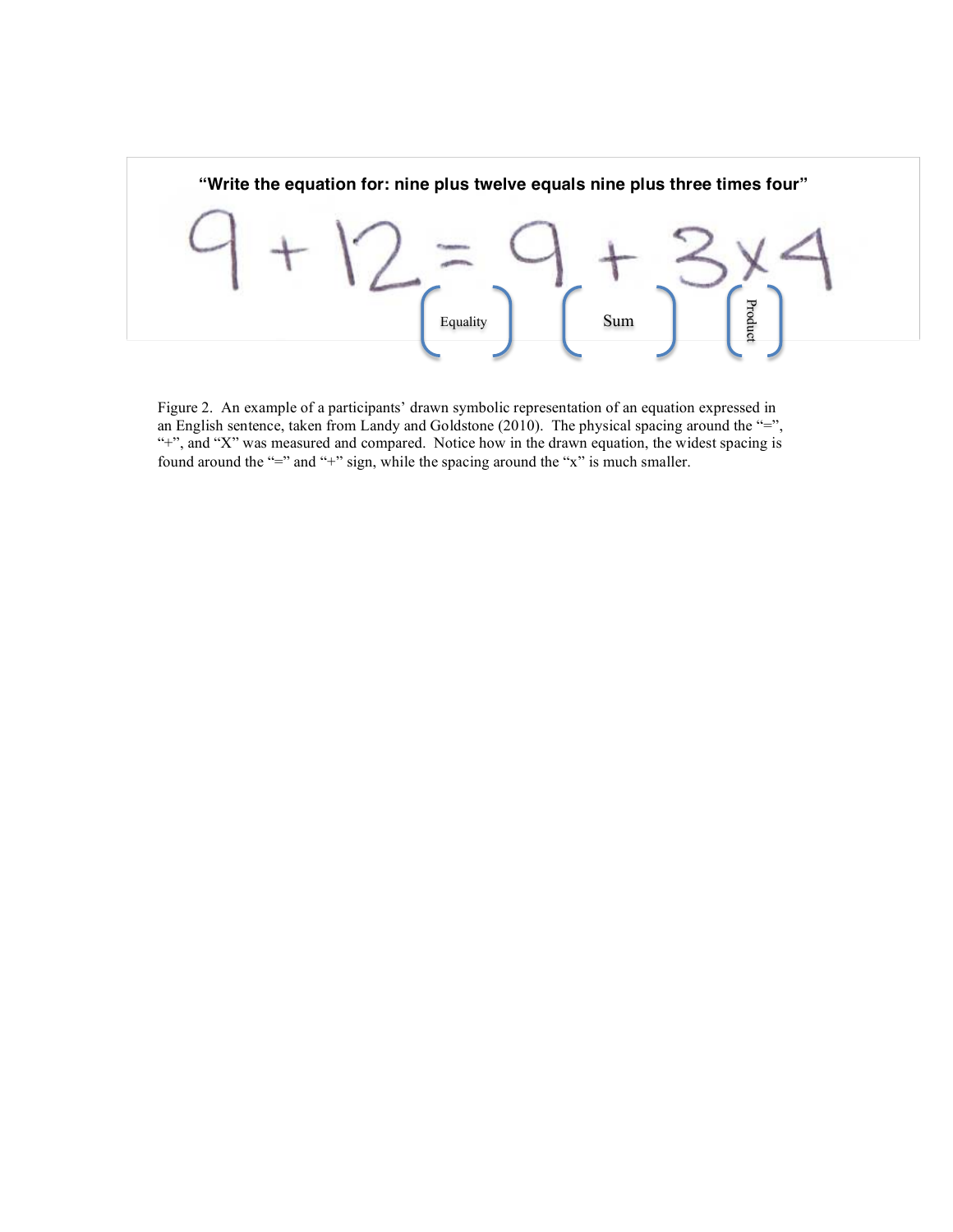

Figure 3. As participants solved for the variable in equations like the above, a vertically oriented grating continuously moved either to the left or to the right. Although irrelevant for the task, when the movement of the grating was compatible with the movements of the numbers required by spatial transposition, participants were more accurate.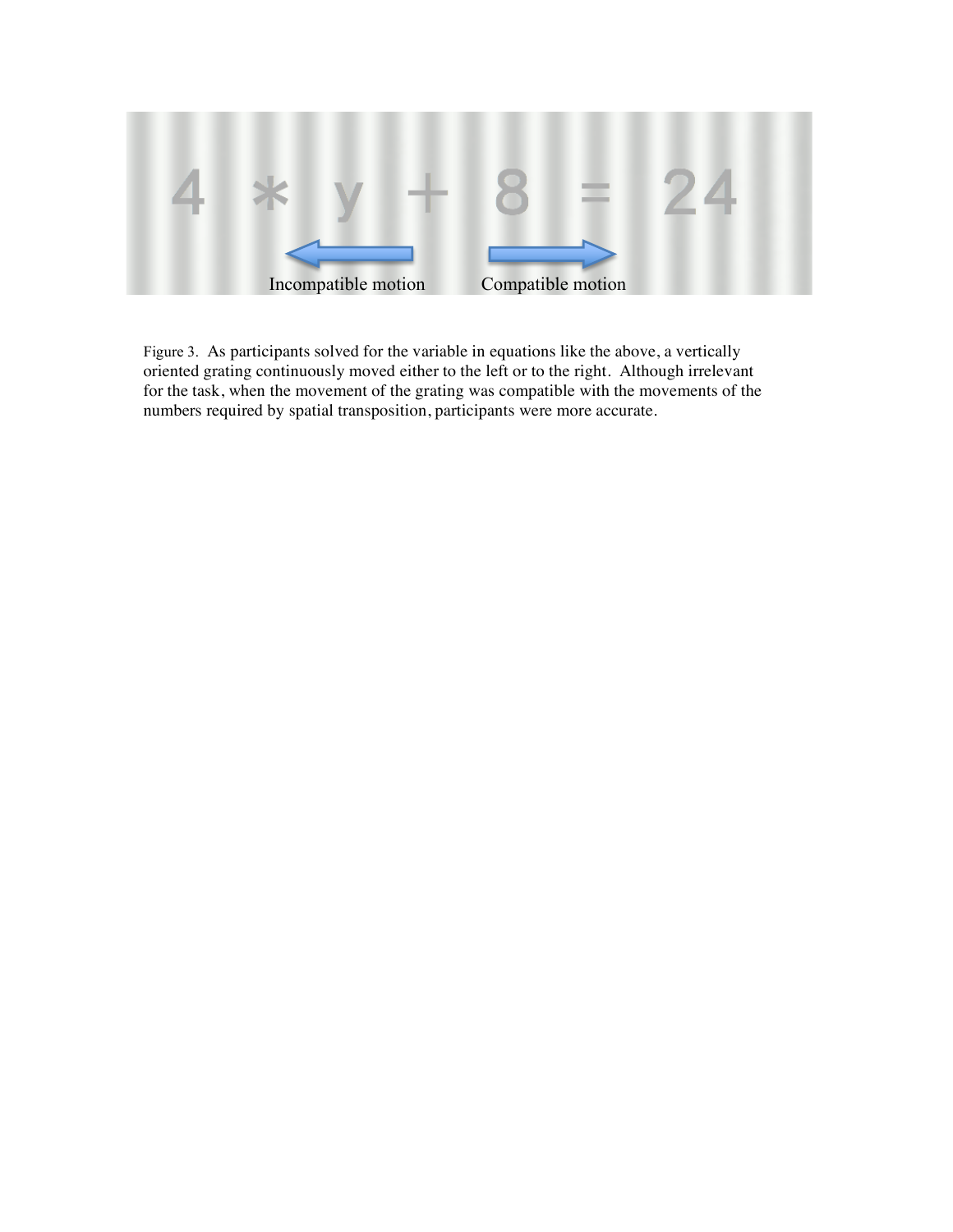

Figure 4. Examples of physical transformations within notational space. Operations like swapping factors, splitting a variable to make identical copies, transposing a term from one side of an equation to the other, simplifying by replacing one expression with another, and canceling factors in a numerator and denominator are commonly observed in mathematical reasoners, and are often employed in a cognitively efficient and valid fashion.